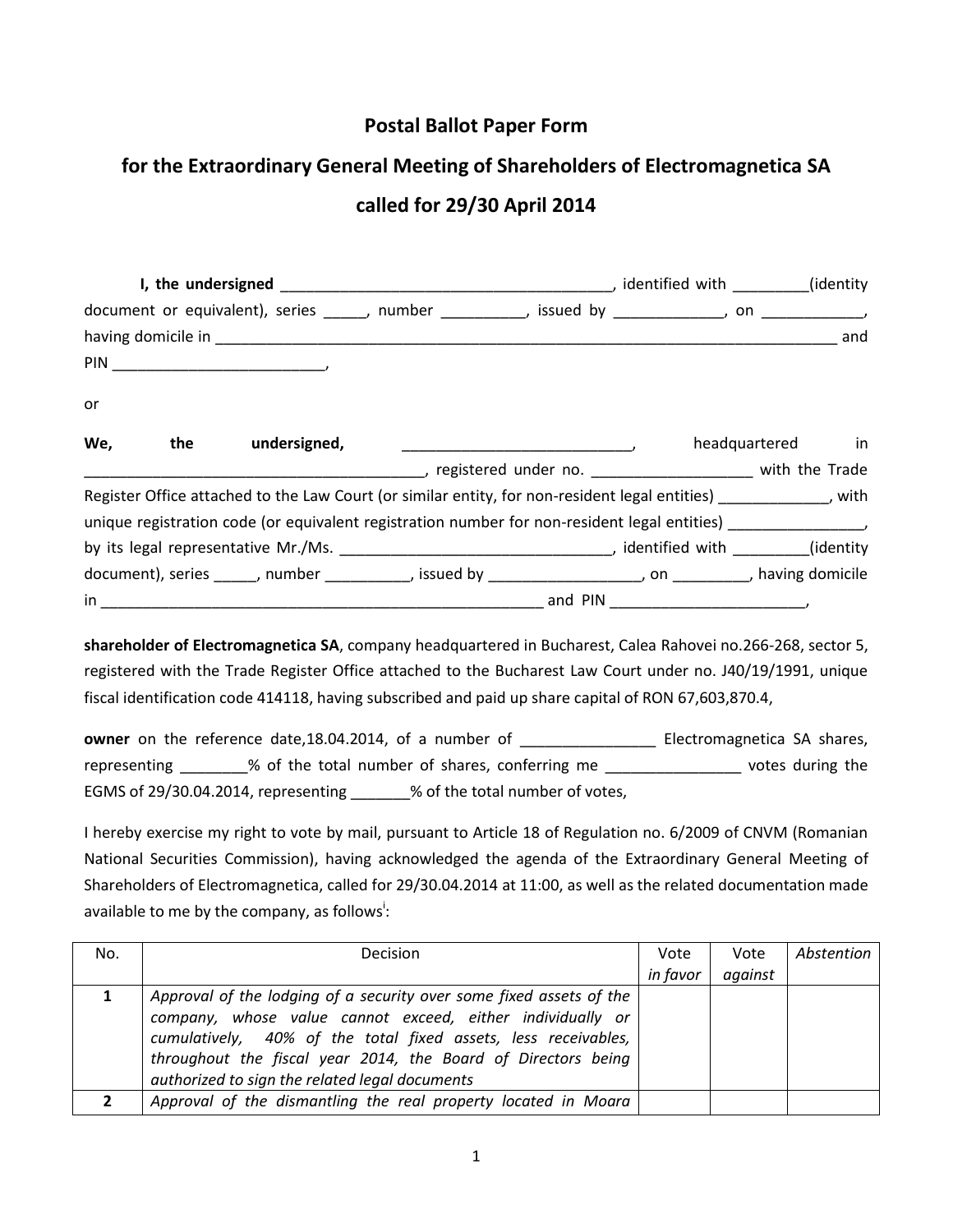| No. | Decision                                                                                                                                                                                                                                                                                                                                                                                                                                                                                                                                                                                                                                                              | Vote     | Vote    | Abstention |
|-----|-----------------------------------------------------------------------------------------------------------------------------------------------------------------------------------------------------------------------------------------------------------------------------------------------------------------------------------------------------------------------------------------------------------------------------------------------------------------------------------------------------------------------------------------------------------------------------------------------------------------------------------------------------------------------|----------|---------|------------|
|     |                                                                                                                                                                                                                                                                                                                                                                                                                                                                                                                                                                                                                                                                       | in favor | against |            |
|     | Vlasiei, Ilfov county, with cadastral number 2998 recorded in the                                                                                                                                                                                                                                                                                                                                                                                                                                                                                                                                                                                                     |          |         |            |
|     | Land Book no. 3351, the Board of Directors being authorized to sign                                                                                                                                                                                                                                                                                                                                                                                                                                                                                                                                                                                                   |          |         |            |
|     | the related legal documents.                                                                                                                                                                                                                                                                                                                                                                                                                                                                                                                                                                                                                                          |          |         |            |
| 3   | Approval of the date 30.05.2014 for the identification of the<br>shareholders who are to receive dividends or other rights and who<br>are going to be affected by the decisions of the EGMS                                                                                                                                                                                                                                                                                                                                                                                                                                                                           |          |         |            |
| 4   | Authorization of Mr. Eugen Scheusan - President of the Board of<br>Directors, with the possibility of his substitution, to: i) execute and/or<br>sign, on behalf of the Company and/or of the Company's<br>shareholders, the resolutions of this Extraordinary General Meeting<br>of Shareholder, any and all the decisions, documents, applications,<br>forms and requests adopted/made for the fulfillment of the<br>resolutions of this EGMS in relation with any individual or legal<br>entity, either private or public and ii) to fulfill all legal formalities for<br>the registration, opposability, execution and publication of the<br>resolutions adopted. |          |         |            |

The deadline for the registration of the postal ballots paper forms is 25.04.2014, 3.00 p.m. If on 29.04.2014 the quorum provided by the law is not met, my vote shall remain valid for the second meeting to be called on 30.04.2014, in the same place, at the same time, with the same reference date and the same agenda.

I herewith attach the documents confirming the identity<sup>ii</sup> of the undersigned.

Date<sup>iii</sup>: \_\_\_\_\_\_\_\_\_\_\_\_\_\_\_\_\_\_\_\_\_\_\_\_

 $\overline{a}$ 

\_\_\_\_\_\_\_\_\_\_\_\_\_\_\_\_\_\_\_\_\_\_\_\_\_\_\_\_\_\_\_\_\_\_\_\_\_\_\_\_\_\_\_\_\_\_\_\_\_\_\_\_\_\_\_\_\_\_\_\_\_\_\_\_\_\_\_\_\_\_\_\_\_\_\_\_ *(Name and surname of the natural person shareholder /name of legal entity shareholder and name of its legal representative)*

\_\_\_\_\_\_\_\_\_\_\_\_\_\_\_\_\_\_\_\_\_\_Signature and stamp

<sup>&</sup>lt;sup>i</sup>Indicate your vote by crossing (one X), for each issue on the agenda, the box corresponding to your opinion. When several boxes are crossed, the vote shall be annulled and if no box is ticked the vote will be considered not expressed

<sup>&</sup>lt;sup>"</sup>The identity documents showed by shareholders must allow their identification in the Shareholders Register of Electromagnetica held by Depozitarul Central SA; in the case of natural person shareholders, a copy of the identity document of the shareholder shall be attached (identity card for the Romanian citizens, passport for foreign citizens); in the case of legal entity shareholders, copies of the identity documents of their legal representative shall be attached (identity card for the Romanian citizens, passport for foreign citizens), together with the confirmation of company details, either in original or in certified true copy, issued by the Trade Register or any other document in certified true copy issued by a